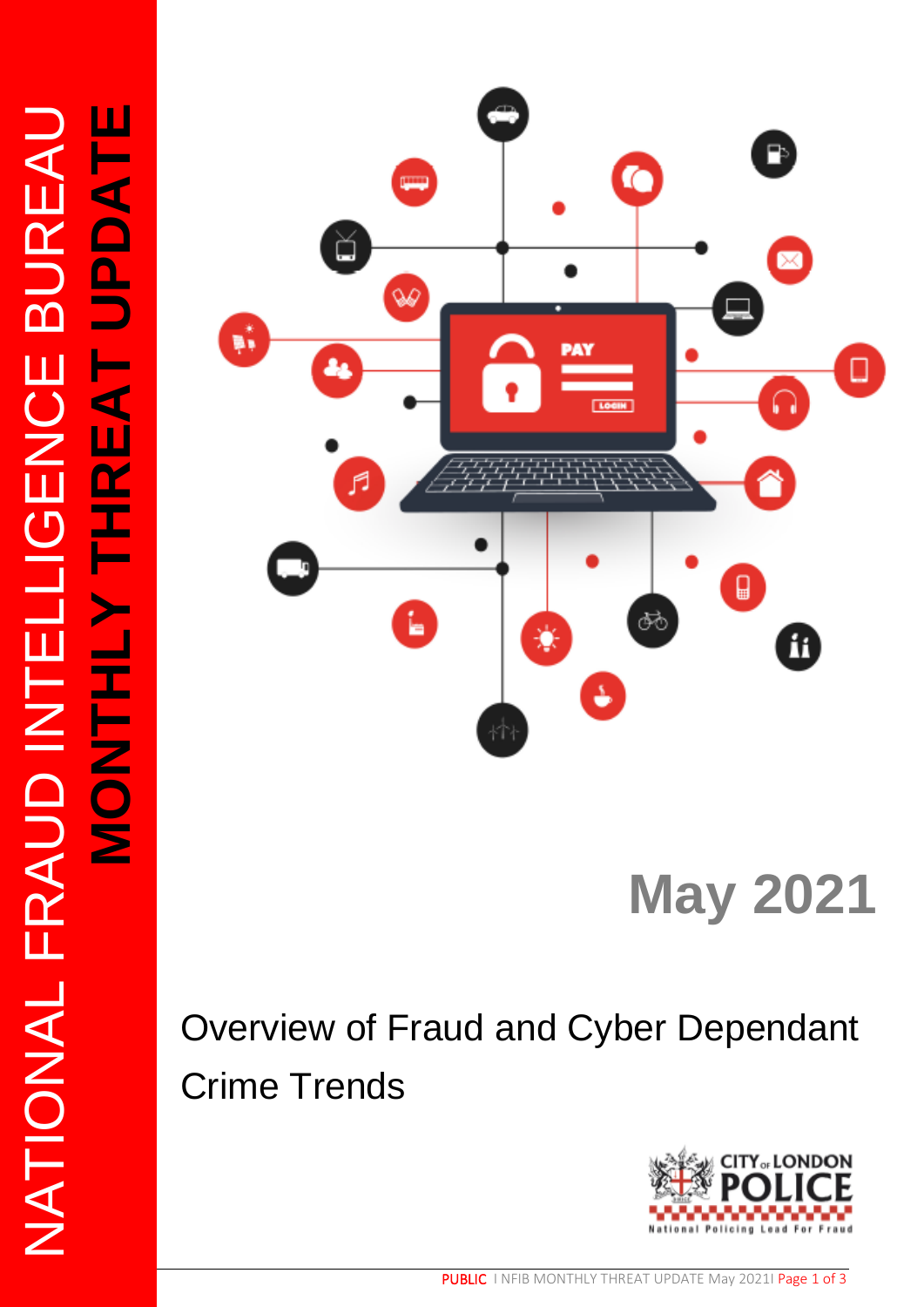## **FRAUD AND CYBER DEPENDENT CRIME TRENDS**

#### ACTION FRAUD CRIME REPORTING VOLUMES IN APRIL 2021



- Reporting (crime and information reports) decreased from 68,548 in March to 56,811 in April.
- Total losses dropped again compared to the previous month from £275,192,021 in March to £197,193,601.
- Dating fraud reporting dropped after the highest levels seen last month but remains at high levels compared to the same times last year.
- Investment fraud reports dropped compared to the previous month but again shares sales and other financial investments are still at high levels, investment fraud overall showed an increase of 55% from the 2020 baseline average.
- Online shopping fraud reporting has dropped to the lowest amount since October 2020, likely due to the easing of restrictions and the opening of non-essential retail. Mandate fraud<sup>1</sup> dropped this month from the highest levels seen last month since January 2020 but they are still consistently high figures over the past few months.
- Abuse of Position of Trust has increased once more to the highest levels since October 2020. Reports have been increasing steadily over the last few months and appears linked to lockdowns.
- Advance Fee frauds have been steadily climbing over the past few months and are now at the highest levels since November 2020.
- The continuation in high reporting for cybercrime compared to the previous year appears to coincide with the reopening of businesses as well as rollout of the vaccine, both which have created opportunities for cyber criminals.

#### **NOTABLE REPORTING TRENDS** l

April's MO's: There continues to be a significant number of reports relating to delivery branded smishing reported previously, with messages asking customers to click a link to either reschedule or pay for an underpaid delivery charge. There are a whole host of websites relates to package redelivery and delivery fees. In addition, there continues to be a significant number of suspect websites related to phishing scams involving text messages purporting to be from a bank stating that a new payee or new device has been added.

Reports have been received relating to fake job offers, phone calls offering fake insurance cover, gym equipment, games consoles and household appliances. Websites purporting to offer investments, shipping containers, airline tickets, loans, and driving licence renewals were common last month.

l

 $1$  Mandate Fraud is where fraudsters obtain details of direct debits, standing orders or account transfer details and amend them to transfer money to other accounts.